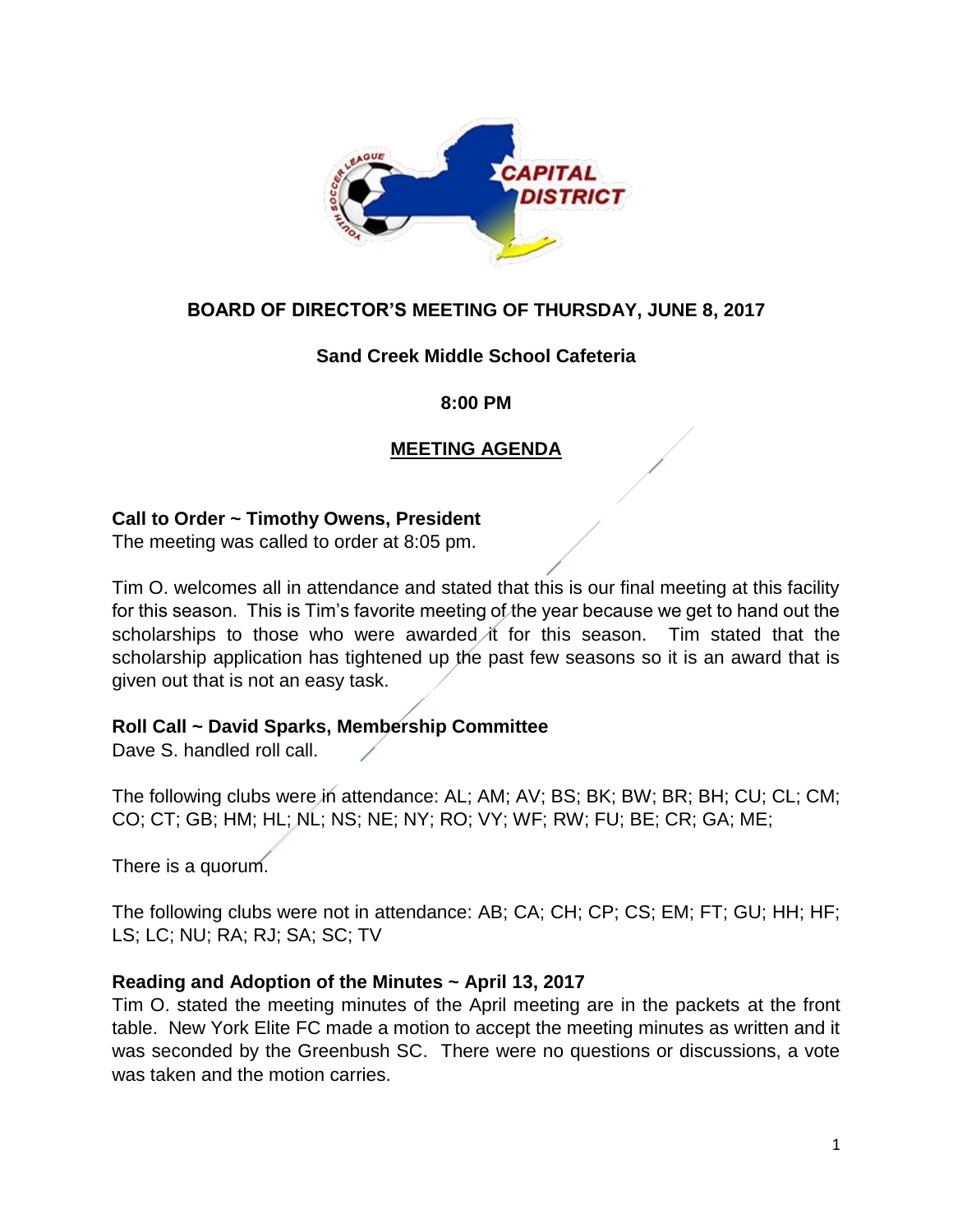## **Treasurer's Report ~ Dave Yule, Treasurer**

Dave Y. reviewed the handout of the profit and loss and the balance sheet. Dave Y. outlined some of the specific items and stated that the office is up now in regards to finances but we will be closer to break even by the AGM. Everything is good on the financial end.

A motion was made by the Colonie SC and it was seconded by Waterford FC. There were no questions or discussions. A vote was taken and the motion carries.

Tim O. states that the fines and fees are down and that states that folks are paying attention as we don't want to keep fining clubs. If your clubs haven't received anything in the mail yet, stay tuned.

Dave Y. stated that Dave S. is the chair of the finance committee and they worked together on input for the proposed budget for 2018 and we did not hear of any increases coming forward through ENYYSA, therefore, we will not increase any fees for CDYSL now. Dave Y. reviews the budget and it almost a mirror of the budget of last year except we tweaked the area of futsal. We will budget based on the prior year and if we do better, great; however, we want the futsal to break even and we don't want to make any monies off that program. You can see that it is down by \$27,000 and that is mostly the Futsal Program. Dave Y. stated that the Exceptional Seniors will continue and the winners that you just saw were probably all at this event this past fall. We will also spend less for the NSCAA Conference this coming year as it is coming back to the east coast so it will cost less to travel to it. Dave S. stated to please review this document and be prepared to vote on this at the AGM in August. Any comments, we are more than willing to listen.

# **Communications ~ CDYSL Scholarship Awards, CDYSL and CD Ref**

Tim O. asked our Scholarship Chairperson to come up to announced the winners. The winners are: Amanda Rice, Veda Hensel, Derek Ines, Katherine Glanton, Kyle Pearlman, and David Benson. All were in attendance except for Katherine Glanton as she was receiving awards at her High School this evening.

Each scholarship winner was given a certificate and scholarship financial awards and Tim O. read a short bio on each of them.

Paul stated he asked Roger Monthie, past president of CD Ref and has been around soccer for a very long time and he was a referee and he will speak to us today. Paul stated that Roger will speak on what we expect from parents and coaches and make it a friendly environment for the kids to play and to let the referees do their job.

Paul stated we had 357 referees a few years ago and we have just over 200 now. If we keep losing referees, the U08s-U12's will lose out on the referees. Paul stated that he is hearing that U12's is looking for a 3- man system but now it is not possible.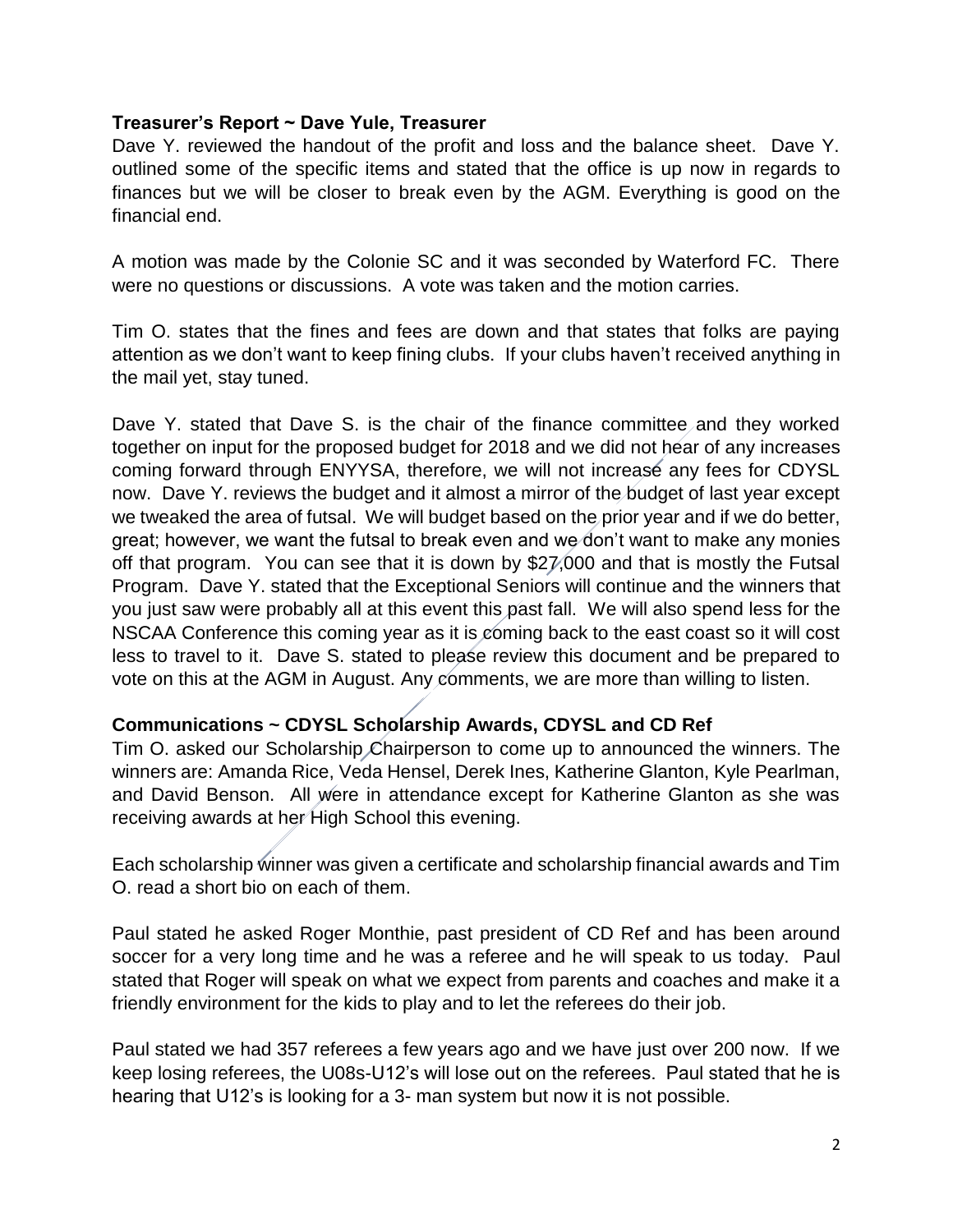Roger stated it was a pleasure to be here. Roger stated that he has been involved with youth soccer for over 50 years. He was a player, coach, mentor, instructor, assessor and a referee at the state level and a state emeritus referee. Throughout his 50 years, he saw the beautiful game and he also saw not the best parts of the game and that has a direct effect on the children.

Roger stated that we are here not just to support the players. We should be supporting the referees as well. Imagine that these are your children being yelled at. We cover a large area and we expect these young referees, as young as 15 years old to control the entire game. That means both full teams of players, all coaches, and spectators. Encourage the players and the referees, don't show examples of yelling at them. We need referees, so please consider signing up for a course and becoming a referee. It is not an easy job especially when you are getting yelled at for trying to do your job. We need to start thinking of others and stop being so self-centered and criticize people, especially the children. The children are learning soccer, we have too many incidents happening on the field where we are losing these young referees and he gives some examples of what the referees are dealing with. Young children are taught to respect adults; we need to respect them back. There were discussions on the referee instruction and what needs to be done but we need to follow what is outlined by the higher levels of referee instruction and organizations. Most referees who leave when they are young because they cannot handle the adults, never come back.

Tim O. stated that we will have Roger back to speak when we have more in attendance because what Roger is stating is very important and all need to hear his message. Tim also reported that 90 percent of the Zero Tolerance Reports that came into the office are dealing with parent conduct. We need to take these messages back to our club. The CDYSL Executive Committee is in an ongoing discussion with several issues with how do we tip the rend to a friendlier atmosphere to the young and older referees and how do we retain them. Our registrations are going up but our referee numbers are drastically decreasing. That is not a good tend. If we cannot retain and increase our referee numbers, we will need to lessen the number of games we play but for the same cost as we have now. Tim stated that we have about 120 games to reschedule and it is already June 10<sup>th</sup>. We must reschedule more games due to the weather so far this season. Some of those games will most likely not get played due to the time factor and now the lower numbers of referees. We need to get these games done within the next 24 days. It is a challenge and this is an ongoing discussion that CDYSL is having with CD Ref and we are looking to partner with them to recruit and retain referees.

#### **Comments from the Floor**

There were no comments.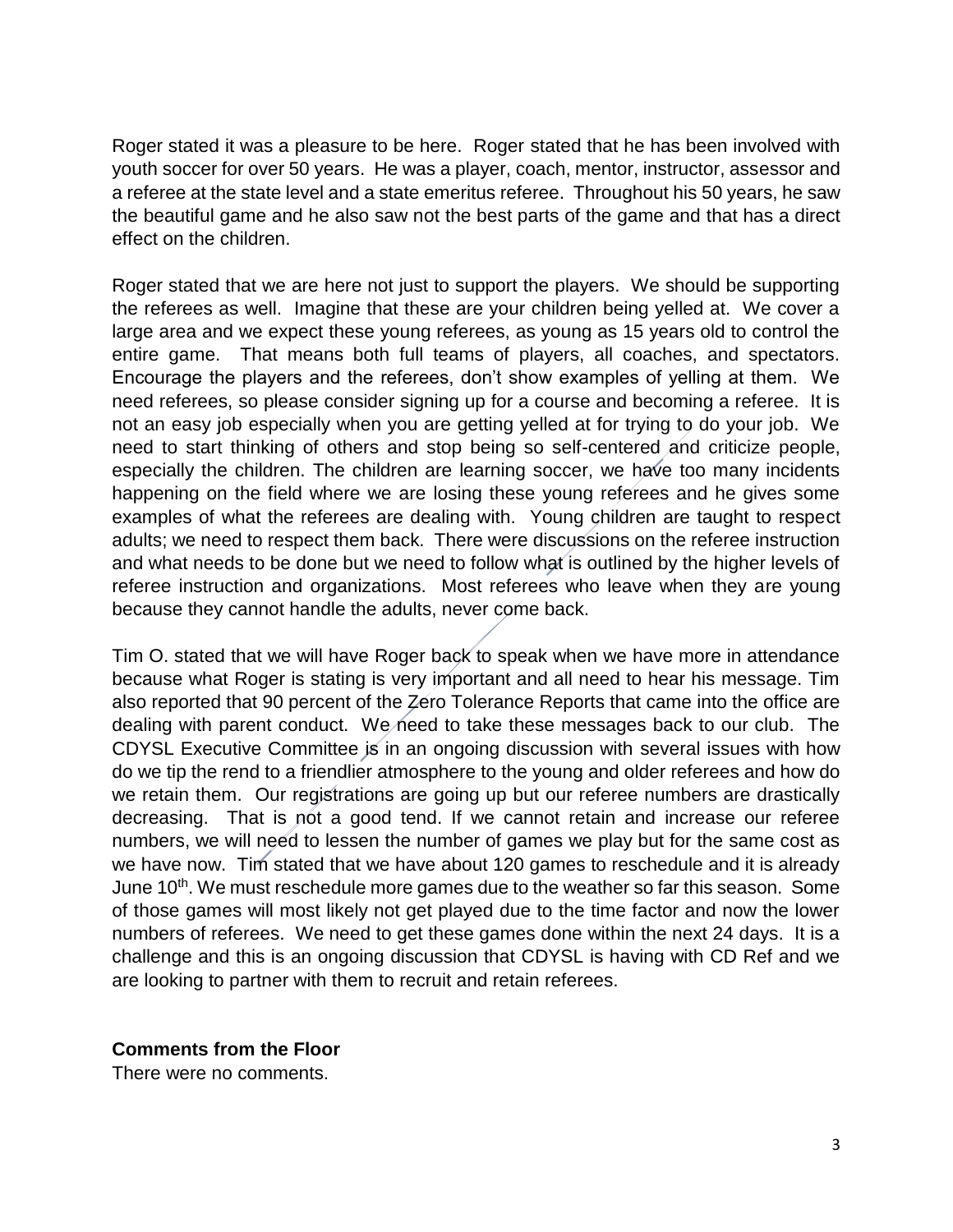Tim reported that nine teams were playing State Cup, the last meeting he reported that there were 8 teams but he forgot to add in Plattsburgh. He stated that there are six girl's teams and 3 boy's teams. Tim O. named the teams and age groups that played for both the boys and the girls teams and how they made out. We no longer have any teams advancing in State Cup but we need to give it up to those teams that did complete in State Cup. We want more teams to participate and we know there are a lot of teams playing lots of tournaments and alternate leagues but this is a tournament where you get to see and compete with teams from other areas. Even though we try to do group state regional but there aren't many teams regionally signing up. Those teams are then forced to go there. It is a tournament that lasts over a long period. The first round starts in March and if you make it through the first weekend in June is the championships. We are encouraging our teams to compete at this level.

Tim stated that he wanted to say something else on the referees. Fall Ball is a great opportunity for young referees to get experience and do low key tournaments. These are opportunities for us to help enhance younger referees. There is also the Albany event that is a one day spring fling, free tournament designed just for the U8's and the referees come in to get mentored by experienced referees.

# **Reports of Officers and Standing Committees**

## **Standing Committee Reports:**

## **1. Rules ~ Scott Swere**

Tim O. stated that Scott is not here now but he is reorganizing the rules so you don't find the same items in multiple places in the document. There are no rule changes, just formatting them so it is easier to read and you don't have to search multiple areas of the document to find what you need. After the next Executive Committee meeting they will be ready and will be sent out electronically before the AGM so you will have an opportunity to see what the new rule book will look like.

# **2. Registrations ~ Tammy Kishbaugh**

Tim O. reported that we are a little over five percent up from last year. We are headed in a good direction. That increase in registrations is more the recreation programs. Our travel programs seem to be stable around the 6,000 number of players. We have 52 teams playing in EDP this year. Our numbers are stable even with the 52 teams playing EDP. Tim O. believes there are about 14 teams that cross register and play EDP as well as CDYSL Spring League. We are in a good place.

# **3. Games ~ Paul Bascomb (Spring League, U19/20)**

Paul stated that he is going to recommend to the Executive Committee to fines because of these clubs that are forfeiting games because they don't want to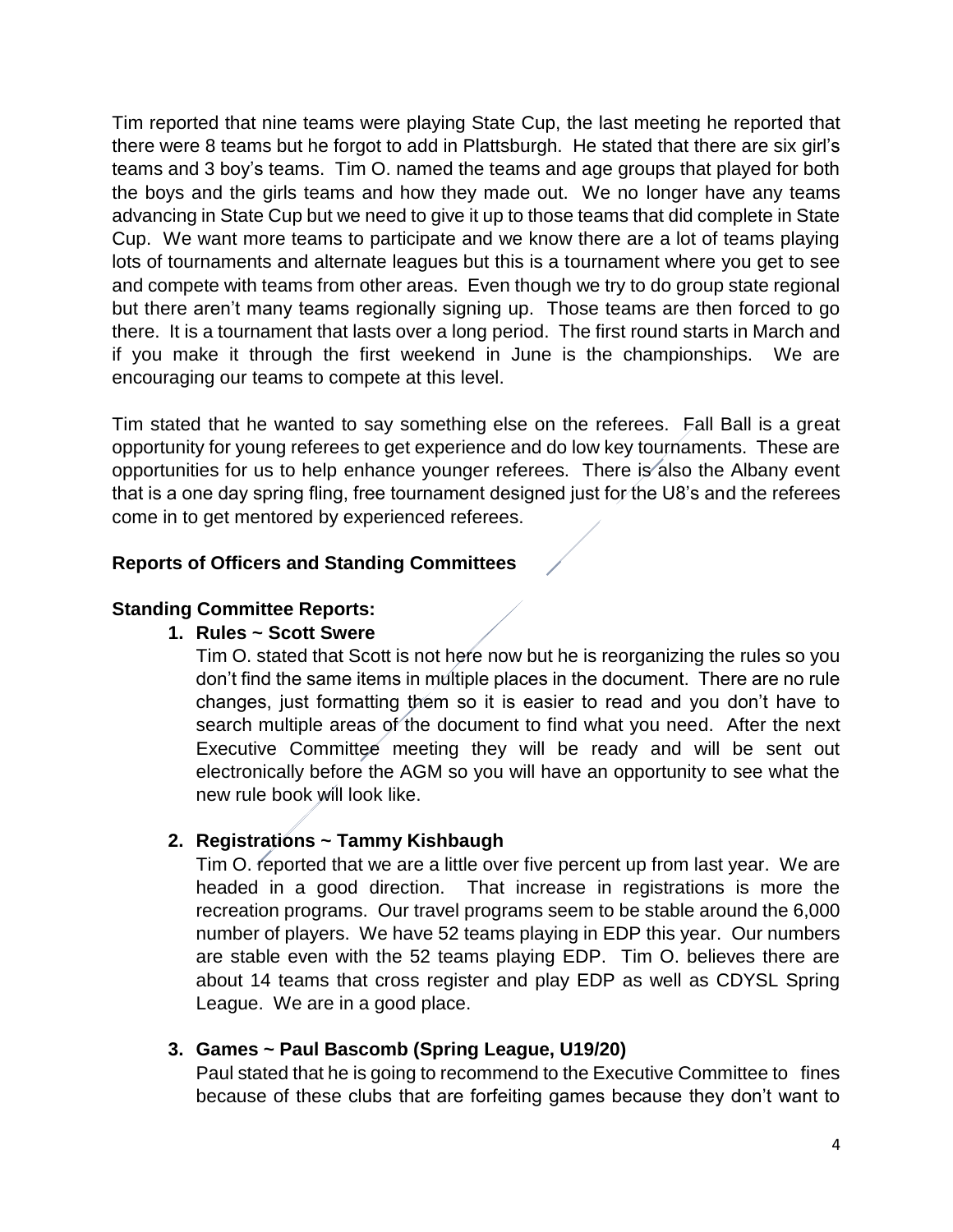travel farther away to the other teams. Those teams come to play at your home fields, you need to travel to their fields as well. He stated that we just had a team that forfeited a game that was still 3 weeks out from being played. These clubs were voted in by you, if you are schedule to play against them, please play them. Paul gave a few examples of what he has been seeing and he asks that we need to make it harder to forfeit these games and if you do, the fines are going to go up where you feel the pain when you forfeit. Paul also reminds all to get your games rescheduled as soon as possible if you have games out there that need to find dates to be played.

Tim O. stated that one reality we are having this year is the league had to cancel at least two games due to Zero Tolerance issues. Chances are, we are not going to allow these teams to reschedule those games and they will just play one less game during the season. Unless there is a resolution to these issues, it doesn't make sense to bring these teams together again.

#### **4. Finance ~ David Sparks**

Dave S. stated that we already spoke about the proposed budget and there is no additional business now.

#### **5. Executive ~ Timothy Owens**

Tim O. stated that he already spoke about these topics and there is nothing to add.

#### **6. Membership ~ Dave Sparks**

Dave S. stated that there is no business with this committee now.

## **7. Zero Tolerance/Appeals ~ Prince Knight**

Prince stated that we have received eight reports of Zero Tolerance so far this season which is eight too many. We have four at the U10's, 1 at the U12's, 1 at the U14's and 2 from the U 16's and they are both on the boys and girl's sides. Prince stated that 90 percent of these are filed against the coaches. He stated that we need to talk to our coaches and let them know what is apparent. Two wrongs do not make a right. We do plan on having these resolved before weeks' end and the last one hopefully before the end of the season. Please do not have any more Zero Tolerances sent in, please behave!!!

#### **8. Arbitration ~ Tim Frament**

Tim O. stated that Tim F. is not here but we did have one issue and Tim F. dealt with it since the last meeting and it was amicably resolved.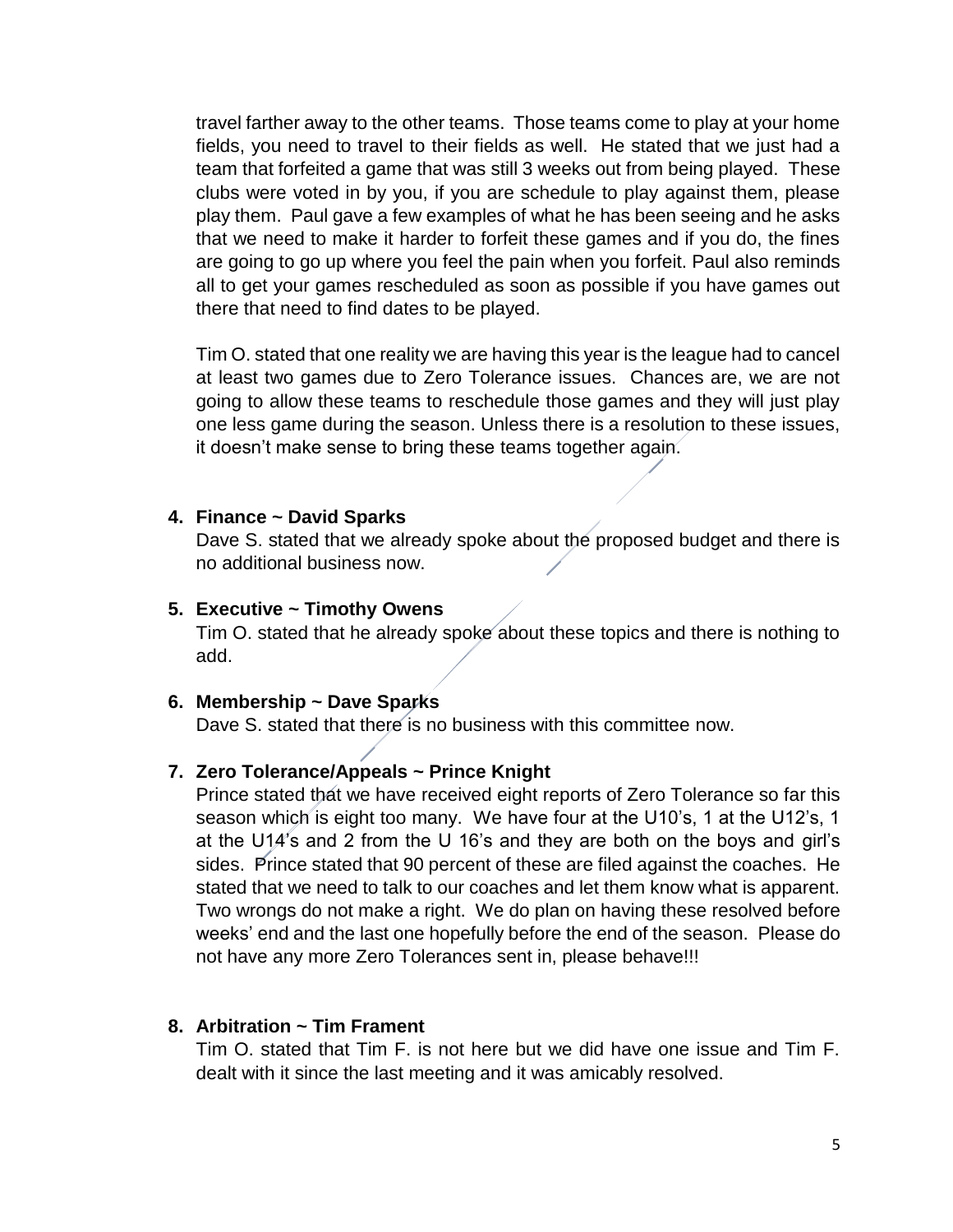## **9. Nominations ~**

Paul stated that there are 2 at large positions, one president, one treasurer, one secretary and one first vice president position up for election. The treasurer has decided he does not want to run again but he will mentor any individual who wishes to run for this position. Paul stated that the secretary needed to resign. He stated we would like to get new individuals into the executive branch. Tim O. is looking to reduce the meetings so we won't have to meet so much. Maybe this will get a few new individuals to step up. Dave Y., currently the treasurer stated he will mentor the new treasurer and he is looking to run for an at large position. Dave Y. stated that everything financially makes sense is he thinks with his mentoring; another could take on this position. Paul asks that all get the word out to their clubs and please let Tammy know at the office if anybody would like to run for a position.

## **10.Risk Management ~**

Tim O. stated that there is nothing to report on risk management at this meeting.

#### **Programs**

## **Coaching Education ~ Roy Pfeil, Second Vice President**

Roy stated that there will be an E license held in July. These courses fill up quickly, so please register soon. You will need to have your F license prior to obtaining the E license.

#### **~ Coaches Workshop 2017**

There is nothing to report on at this meeting.

# **~ Coaches Licensing**

Roy stated that he mentioned the licensing under the coaching education title.

#### **ODP Program (follow-up) ~ Roy Pfeil**

Roy stated that there is nothing to report on ODP at this meeting.

#### **Exceptional Seniors Showcase ~ No Report**

#### **TOP Soccer**

There is nothing to report on TOP Soccer at this meeting.

#### **Unfinished Business**

Tim O. stated that the Empire Cup is going to be held on June 24 and June  $25<sup>th</sup>$  at Maalwyck Park. The deadline to register is June  $10<sup>th</sup>$  so you have two days to register. As of today, we have 44 teams signed up. Tim O. stated that he has asked the office staff to go ahead and build the schedule and get it out. The preliminary schedule should be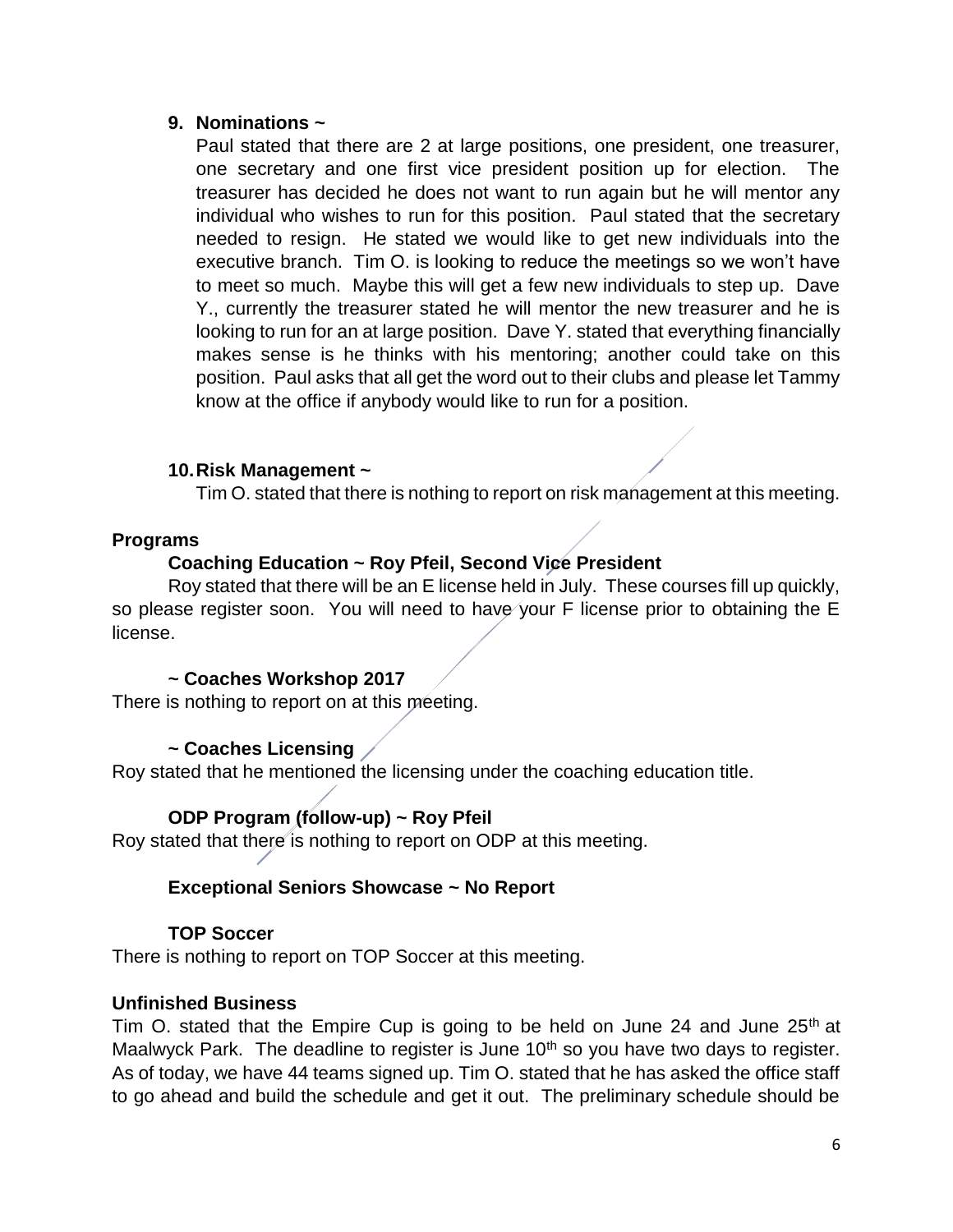completed by this weekend. Most of the brackets are viable except the U10 girls and U12 girls. We are still looking for one or two more teams in those brackets. Tim O. lists the teams that are currently registered in each age group and they vary from areas such as Canada, downstate and out west. We are looking for some more U15 Boys teams, one more would be great. Tim O. stated that he knows this is the last weekend in June and that school is out and everybody scatters but if you have half a team, we can make hybrid teams and use guest players. We have done this in the past and we can do it again. This year is the first year we have a corporate sponsor. We have Score Sports who partnered with us for Empire Cup. They are reducing our expense and they are providing items at the tournament for us. We are looking to have other sponsors and we will entertain those in the future.

Paul stated that he constantly hears people complaint that you play the same teams all the time. Well you just heard Tim and there are a wide range of teams coming from out of our area. Mix the teams together and go play against some different competition.

Tim stated that CDYSL is hosting a bus trip for a game on August  $6<sup>th</sup>$  for NYCFC vs. Red Bulls. There are about 15 seats left on the bus. We do blast out the information to all in CDYSL but we can go outside of the office for individuals to take advantage of this bus trip as well. Please forward the information to your friends and family. They don't need to be part of CDYSL to take advantage of this opportunity.

#### **New Business:**

It was noted that the videos from the coach workshop are finally up and posted on the website.

Tim stated that the Futsal Program this past year did not turn out as expected and everybody knows why. The Executive Committee has decided we are going to continue running the Futsal Program and we are looking at different venues such as Mechanicville, and Colonie and we are looking at one to the west as well. We are hoping to be able to service our entire footprint. It was very unfortunate that we only had thirty-two teams this past winter and we are hoping that some of the clubs from the past come back to the CDYSL program. We aren't looking to make money off the program, it is an opportunity for the kids to play. We do need to work out a few nuances and we are moving in the right direction. We were at a loss of about \$6,500 the first year and this year we were at a loss of \$1,800, however, we purchased goals that we won't need to do next season. We are trying to make it a successful program with the minimum of costs to be about \$10,000. Roy stated that he thought we may also fine a venue towards East Greenbush.

Tim O. stated that the next time we come together will be at the AGM. It is being hosted by the Latham Circle SC this year at their facility at the North Colonie Soccer Complex on Boght Road. It is a change from DiCaprio from past years. It is no secret that the relationship with CDYSL and Guilderland United SC is different than last year and we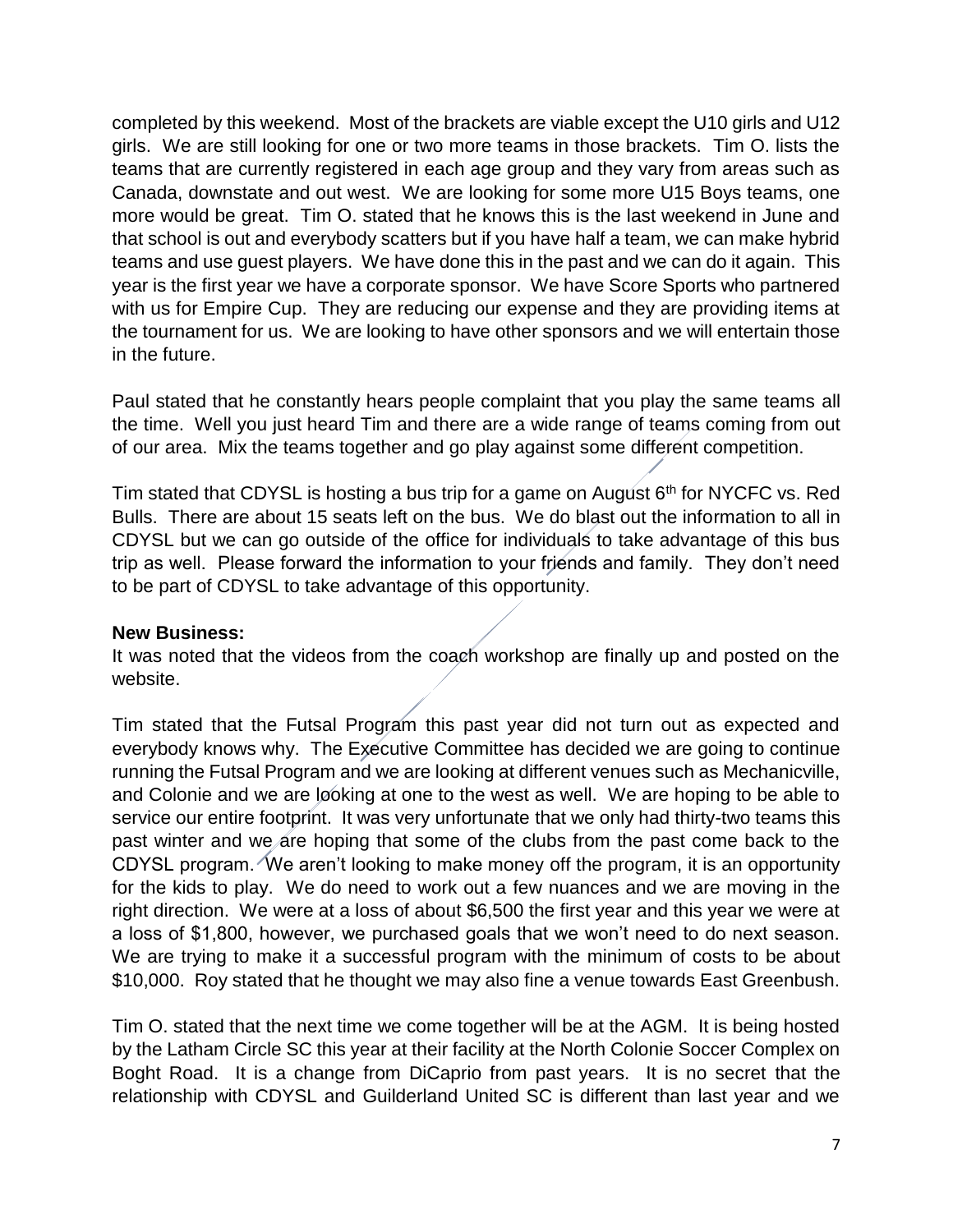have elected to move to another venue. We are excited and we are going to spread it around. Latham has a great facility and we are looking forward to going there in August.

Tim O. reported that along those lines, we are entertaining another venue for the Senior Showcase. In the past it was held at DiCaprio but we are looking at other options right now. Tim O. stated that being involved in high school soccer, Section II already posted the games at DiCaprio and we may have to go to Section II to let them know it has changed but he will see.

Tim O. stated that there are a few things that he will probably announce at the AGM. He stated he is running for President again. He stated that two years ago he said he was going to start something and he is not done yet. One thing we are going to be entertaining and he wants to push out before the AGM is that he has asked the office to explore club passes for coaches so that the rosters will have one coach on the roster but anyone who has a coach pass, a pass that has your club name on it, can coach any team within that club. He stated that we already allow that now with a coach pass but this is setting the house in order this way. If you have an issued approved pass, you are risk management certified so we are going to be eliminating the lanyards as well. It is not a rule; it was a policy set to distinguish those who were risk management certified. If you have a valid pass, you are risk management certified.

New York Elite asked if this was risk management with ENYYSA or can it be used for US Club too. Tim O. stated that this is for ENYYSA only. It does not have anything to do with US Club.

# **Meeting Adjournment:**

Valley SC made a motion to adjourn the meeting and it was seconded by the Brunswick SC. The meeting was adjourned at 9:39 pm.

Respectfully submitted by:

Tammy Kishbaugh Recording Secretary

# **CALENDAR ANNOUNCEMENTS:**

**MEETINGS: Executive Committee Meetings (2017): July 6th, August 3rd ENYYSA Annual General Meeting:** *August 6, 2017* **CDYSL Annual General Meeting:** *August 13, 2017 ~ hosted by Latham Circle SC N. Colonie Soccer Complex, Boght Road, Latham*